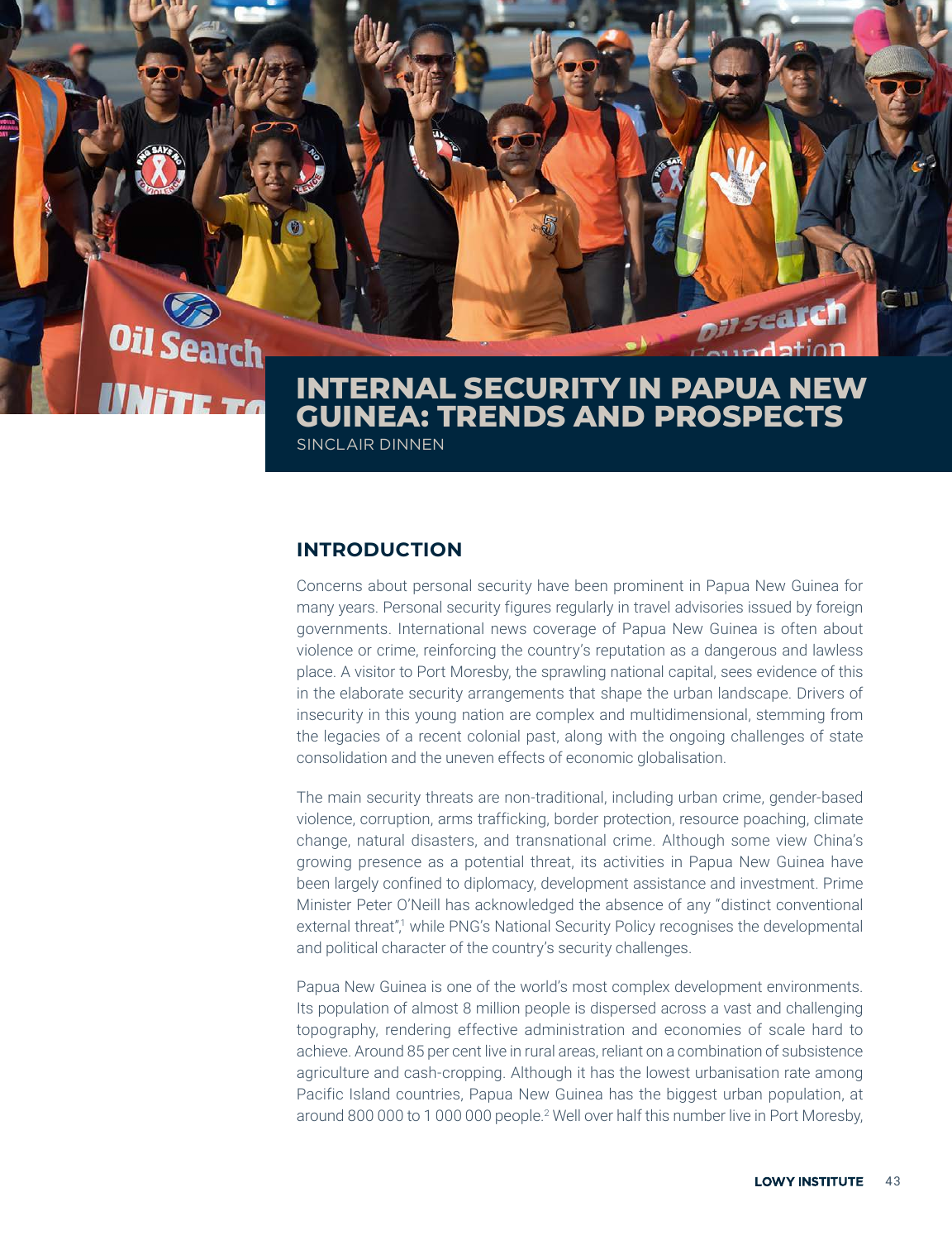making it the largest city in the region. While its population has more than trebled since independence in 1975, shortage of land and affordable housing has led to the growth of large and poorly serviced informal settlements. Limited employment opportunities and the high cost of living add to the hardships facing many urban residents.

Papua New Guinea is richly endowed in natural resources, ranging from fisheries and timber to oil, gas and high-value metals such as copper, gold, and nickel. However, despite over a decade of sustained economic growth — averaging 6.2 per cent from 2002 to 2014 — resource poaching, corruption, and maladministration have diluted the economic benefits and these have not been converted into broader development gains. While there has been progress in some areas, social and economic indicators remain disappointing, with Papua New Guinea ranked a lowly 154 out of 185 countries in the 2016 Human Development Index. Although by no means inevitable, large-scale extractive projects in Papua New Guinea have also been associated with conflict stresses and social corrosion, as demonstrated most vividly in the Bougainville Crisis.

Disappointing development outcomes highlight the fragilities of the PNG state and the politics that have shaped its post-independence development. Much has been said about Melanesian politics, including its 'unbounded' character with weak parties, and lack of policy coherence. A growing proportion of public resources have been channelled into poorly regulated discretionary funds controlled by individual politicians. This political reordering has undermined bureaucratic systems of service delivery, reinforced patterns of uneven development, and facilitated corruption by entrenching patronage as the main mechanism for the delivery of 'development' and other services.

The small Papua New Guinea Defence Force (PNGDF) has extremely limited capabilities. Policing and justice services are also thinly spread, leaving issues of security and dispute resolution to be managed informally in many areas, through resort to quasi-traditional approaches embedded in local communities. In areas of large-scale resource development, extractive companies often provide security services and engage with locally based police and other law and justice actors. The RPNGC has long struggled against growing problems of insecurity, with manifestly inadequate numbers and resources. Police have also been implicated in the perpetuation of violence and serious human rights abuses. The exponential growth of private security  $-$  considered by some to be the country's third-largest source of employment — reflects the security concerns of the well-off and diminishing confidence in the police.

This paper examines some of the key trends in PNG's security environment with a view to considering how they are likely to affect the country's political and economic stability. The following section briefly considers PNG's external and internal security environments and the respective challenges they pose. An outline of the most pressing 'law and order' issues follows. An examination of the struggles of public policing and rise of private security indicates the shifting landscape of security governance in Papua New Guinea and the risks and opportunities it presents.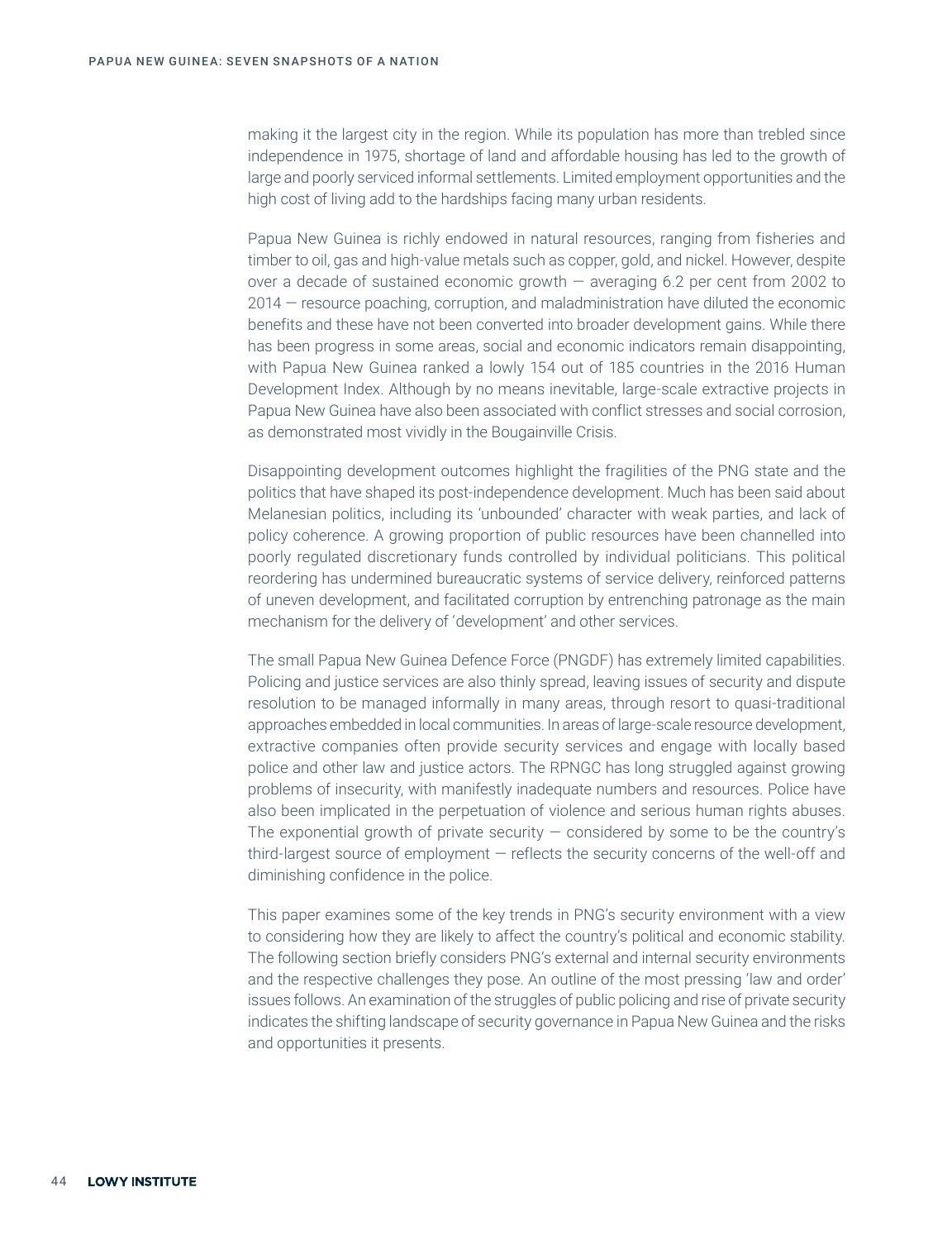## **MAIN THREATS TO SECURITY AND STABILITY: EXTERNAL AND INTERNAL**

There is broad consensus that while Papua New Guinea lacks any serious external threats it is faced with increasing non-traditional threats and an urgent need to strengthen its security agencies. Papua New Guinea's National Security Policy, launched in 2013, identified the most immediate challenges as: law and order; graft, corruption and good governance; human rights abuses and gender-based violence; lack of border control; natural disasters and climate change; arms trafficking and proliferation; illegal poaching of resources; drugs, alcohol and substance abuse; microbial attacks on plants, animals and human lives; and medical emergencies including HIV and AIDS, tuberculosis and malaria. Second order threats include external and internal military aggression, cyberattacks, food security, land security, population growth, and climate change.

In the absence of conventional threats, the PNGDF has struggled to carve out a traditional security role or establish a niche function such as Fiji's international peacekeeping operations. A long history of disciplinary problems is believed to stem more from leadership issues and grievances over working conditions than from overt political ambitions. Even during the tumultuous Sandline Affair in 1997, when the PNGDF rebelled against a decision to deploy foreign mercenaries in Bougainville, no attempt was made to take over government. The prospect of a military coup in Papua New Guinea is unlikely as such a small force  $-$  just over 2000 personnel  $-$  would not achieve anything more than a temporary and geographically circumscribed takeover of government in such a large and politically fractious country.

Arguably the most critical role for the PNGDF is in protecting PNG's land and maritime borders from the non-traditional challenges, such as resource poaching and gun smuggling, identified in the 2013 White Paper. Such a task is complicated by the small size of the PNGDF and PNG's extensive maritime economic exclusive zone (EEZ), as well as its long land border with Indonesia. Although Australian-supplied patrol boats have greatly assisted maritime surveillance, lost fishing revenues from illegal, unreported, and unregulated fishing in the zone are believed to be considerable. Likewise, smuggling in illicit goods such as guns across PNG's only land border is common and has contributed to the proliferation of illegal firearms. In response to these risks, the 2013 White Paper proposed to significantly increase the size of the PNGDF, with a target of 10 000 personnel by 2030. Analysts have cautioned that a much larger force might be tempted to adopt a more political role,<sup>3</sup> while the actual prospects of such an expansion have receded with the deterioration of PNG's fiscal position.

The PNGDF also assists civil authorities, notably the police, in providing security for significant national events, such as PNG's elections and the forthcoming APEC summit. It has been legally possible for the PNGDF to deploy internationally since 2010, with its most significant off-shore deployment in recent years being the Regional Assistance Mission to Solomon Islands (RAMSI).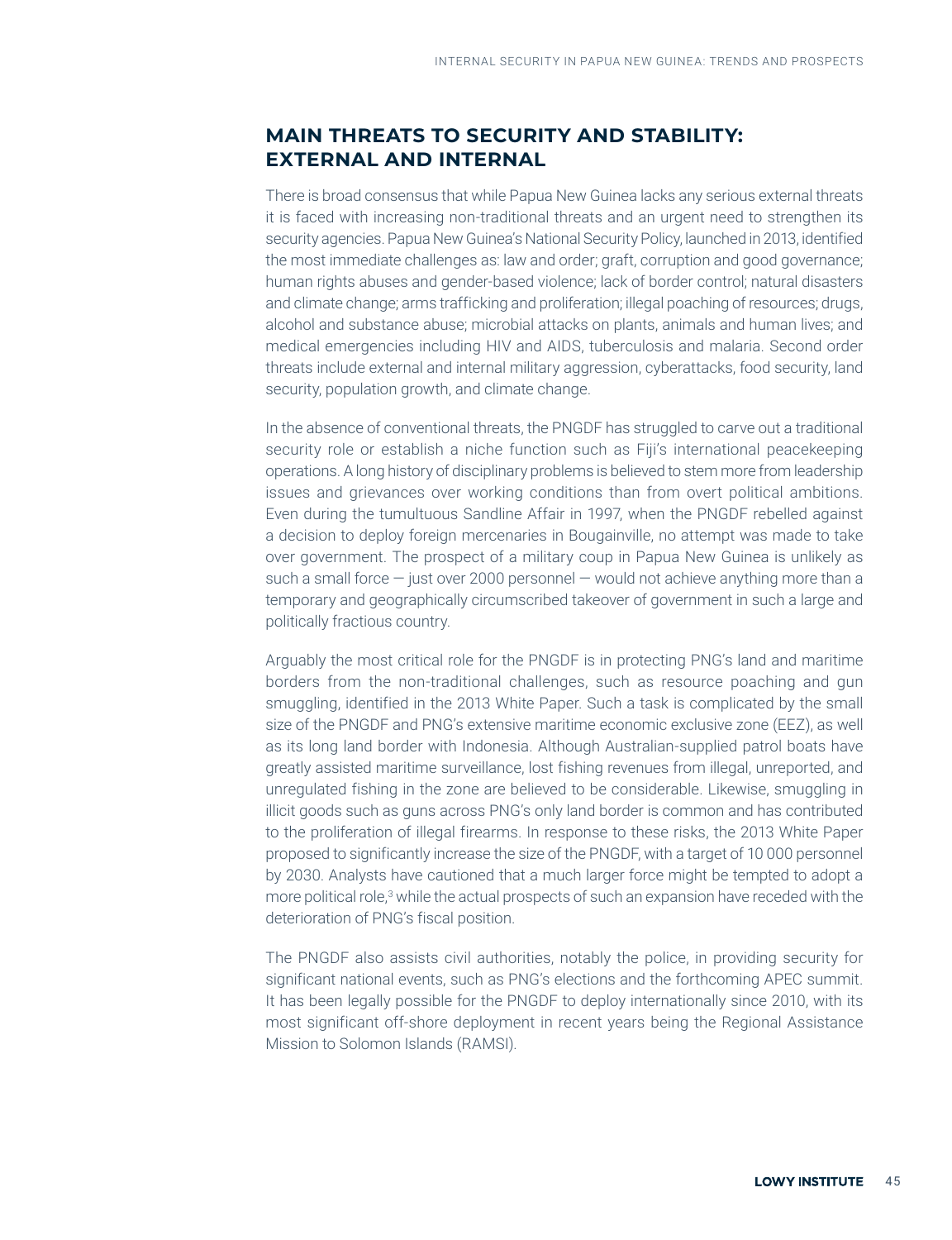### **LAW AND ORDER CHALLENGES**

Law and order problems are identified in the National Security Policy as posing a "grave and immediate danger to national life".4 This broad term is commonly used to cover crime, violence and insecurity, as well as government responses to these problems. In this section, I briefly consider some of these problems, including some of their newer manifestations such as transnational crime.

#### **URBAN VIOLENCE**

Concerns over a growing urban crime problem began back in the 1960s as the colonial restrictions over the movement of Papua New Guineans were removed and young rural migrants flocked to Port Moresby. Papua New Guinea's towns have since acquired notoriety as violent and crime-ridden places, with Port Moresby and Lae labelled as two of the world's most dangerous cities.<sup>5</sup> Insecurity is evident in the fortifications, razor-wire, and proliferation of private security. In Port Moresby, violent crime has been long been attributed to the activities of *raskol* gangs, comprising disaffected young men from the city's burgeoning settlements. During the 1980s and 1990s cyclical patterns of localised crime waves followed by heavy-handed police operations played out violently in the national capital.

The full scale of crime and violence in Papua New Guinea is difficult to assess, given the limited coverage and poor quality of police and other data. Although survey findings and the weight of anecdotal evidence suggest that violence victimisation rates are high by global standards, other research indicates there was an overall reduction and stabilisation of crime during the first decade of the new millennium.<sup>6</sup> Levels of unreported crime, including rape and other sexual offences, are extremely high, particularly in rural areas where access to police is limited. Significant variations exist between urban and rural settings, as well as within regional, rural, and urban contexts.

#### **ILLEGAL FIREARMS**

Illegal firearms, home-made and factory produced, are used regularly in criminal activities and tribal conflicts. Tribal conflict, still predominantly a Highlands phenomenon, has changed considerably over the years. The use of high-powered weapons, along with mercenaries or 'hire men' and guerrilla tactics, has dramatically altered the ground rules of tribal fighting and fuelled escalating cycles of conflict that are difficult to resolve through either policing interventions or traditional peacemaking.<sup>7</sup> Higher numbers of casualties associated with the new technologies of violence make it harder to achieve the equivalence between warring factions that was integral to traditional approaches. In addition to familiar triggers such as land disputes, PNG's volatile elections and intense local contestation around resource development projects provide newer settings for this kind of conflict.

#### **GENDER-BASED VIOLENCE**

Gender-based violence is endemic throughout Papua New Guinea. Recent years have seen important interventions in law reform, public awareness, and an array of practical programs involving community groups, NGOs, government agencies, businesses and international donors. However, violence against women and girls, including sexual abuse,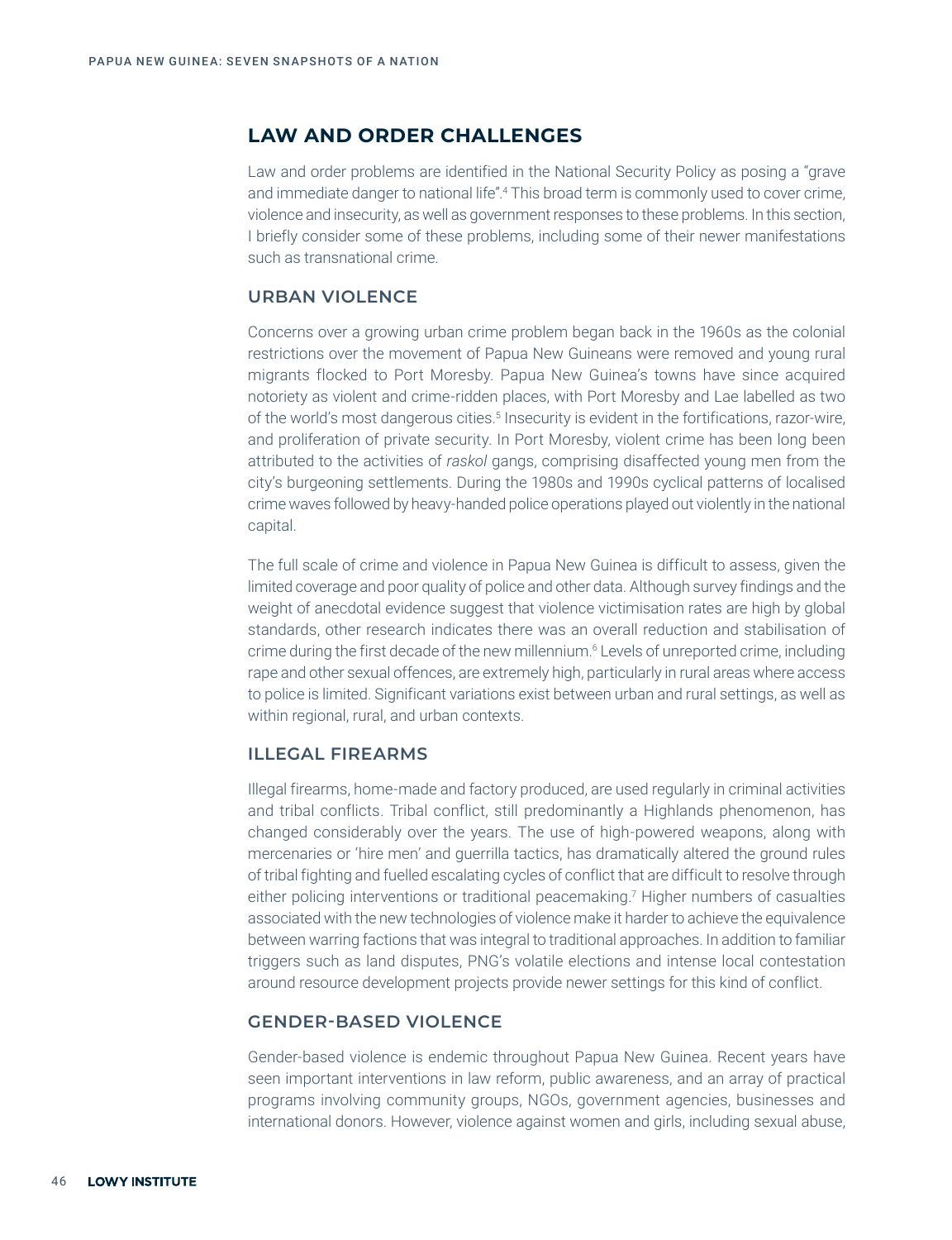remains an enormous challenge. Socially embedded attitudes are slow and difficult to change, while the adverse effects of economic globalisation, including deepening inequalities, disproportionately affect women. Human Rights Watch claims that family violence has reached 'emergency' levels in Papua New Guinea, with more than two-thirds of women experiencing some form of it, and, in some areas, 80 per cent of men admitting to committing sexual violence against their partners.8 An Australian Federal Police officer attached to the RPNGC described levels of domestic violence as "pandemic, equalling something in a war zone".<sup>9</sup> Reporting rates for crimes of violence against women are extremely low, reflecting, in part, a lack of confidence in police follow-up. Sorcery-related violence, often directed at women, has become another major concern and precipitated a concerted campaign of law reform, awareness, and other interventions by government, churches, donors and NGOs.10

#### **GRAFT AND CORRUPTION**

The National Security Policy identifies 'graft and corruption' as a major threat that if left unaddressed "will destroy PNG government and [its] institutions, ruin development programs, create instability and ultimately cause [it] to become a failed state".11 Few would disagree. Corruption has been described by a former PNG Prime Minister as "systematic and systemic". The Parliamentary Public Accounts Committee found "evidence of misappropriation, fraud, negligence and disregard for the law and for the welfare of the state by public servants at every level".12 The same body estimated that around 25 per cent of the country's GDP is siphoned off through corruption.13 Windfall revenues associated with the recent mining boom, and the weakening of institutional oversight and regulation, have contributed to heightened levels of corruption. However, there are also signs of growing levels of public anger and demands for action, as demonstrated in the 2016 student-led protests.

#### **TRANSNATIONAL CRIME**

Papua New Guinea's connectivity into the global maritime network has improved and it has now become a regional shipping hub. This has increased its vulnerability to transnational crime, as accentuated by its relatively porous borders and weak institutions. This is another area where there is little reliable data. Economic globalisation has brought growing opportunities for money laundering involving politics and local and transnational networks. In 2012, the head of PNGs anti-corruption agency Investigation Task Force Sweep drew international attention to the millions of PNG kina that had allegedly been laundered into Australia by PNG elites, much of it ending up in the north Queensland property market. For its role in harbouring illicit funds, Australia was dubbed the 'Cayman Islands of the Pacific'.14

#### **RESOURCE POACHING**

The National Security Policy identifies "illegal poaching of resources" as another major threat to PNG's national security.15 This has been a problem for many years, particularly in the logging and fisheries sectors. The cost of transfer pricing in PNG's logging industry has recently been estimated at more than US\$100 million in lost tax revenue per annum,<sup>16</sup> and the UK-based Chatham House claims that 70 per cent of logging in Papua New Guinea is illegal.17 This has been facilitated by collusion between corrupt officials and, mainly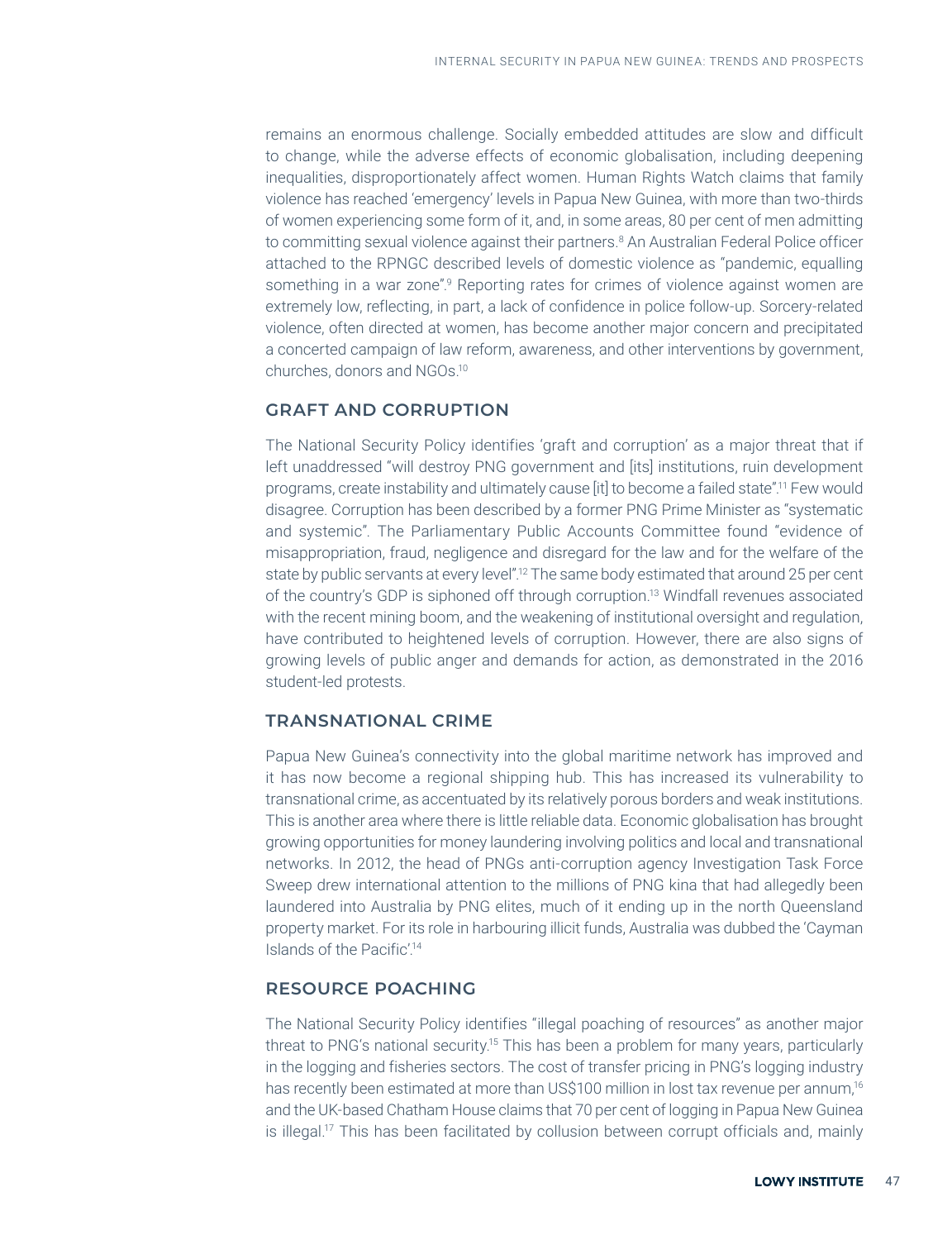Malaysian, logging companies, and in recent years through a legal mechanism called the Special Agriculture and Business Leases (SABLs). No decisive steps have been taken to stop the deceptive land deals that enable illegal logging. There have, however, been signs of improvement in the management of the country's fisheries.18

## **SECURITY GOVERNANCE**

#### **THE RPNGC**

Policing was an integral part of the system of colonial administration that was aimed primarily at extending and consolidating government authority.19 This system was personified in the highly mobile patrol officer or *kiap* who administered a form of rudimentary community policing to widely dispersed and largely self-regulating rural populations. This approach worked reasonably well because it involved pragmatic accommodations with local forms of authority.20 *Kiaps*, who were few in number and underfunded, relied on the acquiescence of local leaders in order to accomplish their broad policing task. The RPNGC adopted their current organisational form in the 1960s as part of the larger process of institutional modernisation. For some observers, this institutional transition led to an effective withdrawal of government in many rural areas that contributed to the revival of violent forms of self-help including tribal fighting. At independence, police coverage extended to only 10 per cent of the country's land area and 40 per cent of the population.<sup>21</sup>

The travails of the RPNGC have provoked two broad critiques. One has been largely technical and focused on organisational aspects, such as training, management systems, budgeting, operational skills, leadership, and professionalism. This has been the orientation of successive donor-funded police capacity-building programs. Prompted by the modest outcomes of these engagements, the other critique has raised more fundamental questions around the 'fit' and 'relevance' of the current policing model in PNG's distinctive social and geographical terrain. The institutional legacy of the past is still evident in contemporary policing, and the criminal justice system more broadly: small numbers; centralisation of budget and personnel; uneven distribution of resources; violent mobile squad policing; the continuing role of informal justice practices; and the tiny proportion of cases ending up in formal court process.

The reach of the RPNGC has, if anything, diminished since independence. Although the overall population has more than trebled, the RPNGC has only grown by around 30 per cent.<sup>22</sup> Figures from 2013 indicate a force of 5387 sworn uniformed officers,<sup>23</sup> while unconfirmed estimates put its present size at around 7000. The police-to-population ratio is small by both regional and global standards, with a 2012 estimate suggesting that it was less than half the UN's recommended minimum. Government pledges to increase the size of the RPNGC to more than 13 000 by 2020 and to 24 000 by 2030 remain unrealistic in the current fiscal climate, $24$  with new recruitment suspended in early 2017.<sup>25</sup>

Limited recruitment helps explain the rapidly ageing workforce. In 2014 it was estimated around 15 per cent of serving officers had passed mandatory retirement age, while another 29 per cent would reach that age by 2018.26 Responses to insufficient numbers have included reliance on auxiliary and reserve police drawn from the wider community. These voluntary police work alongside regular officers. They may be sponsored by private businesses that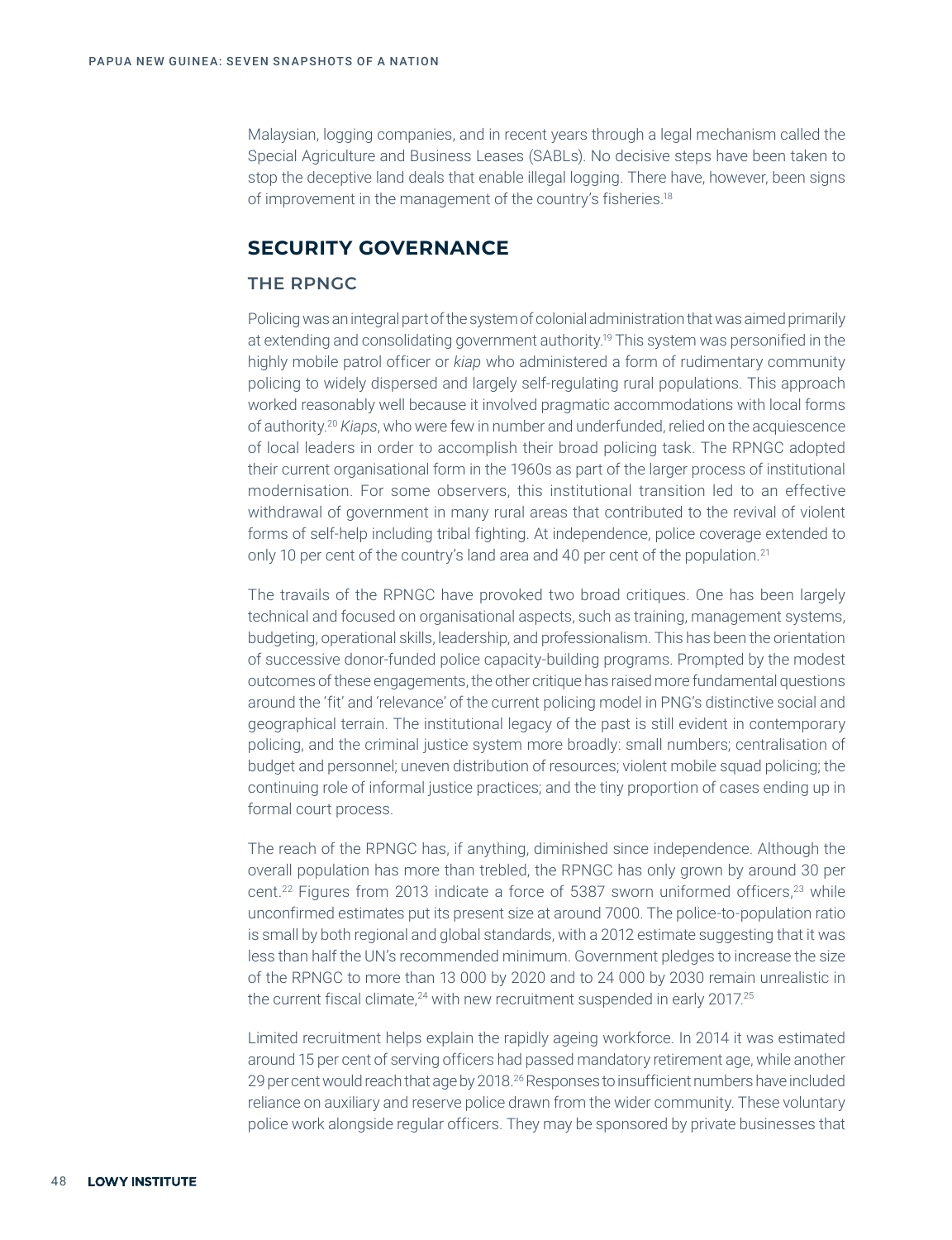provide allowances, uniforms, and other kinds of support. Serious allegations of corruption and other abuses have been levelled at both reserve and auxiliary police.

Most rural-based citizens rely on extended families and informal community-based approaches for everyday dispute resolution and security. Even where accessible, the police are widely viewed as unresponsive. Lack of funds to buy fuel for police vehicles is a common reason (or excuse) provided and payment is often a precondition for rendering assistance. Flat-lined police budgets cover salaries but leave little to fund operational expenses, encouraging officers to seek out informal local revenue opportunities. This can include payment for 'turning a blind eye' to alleged infringements and illegal on-the-spot fines. It also renders the police susceptible to reliance on external patrons with the risks this poses to integrity.

The growing penetration of the RPNGC by patronage networks linked to senior political actors has affected senior appointments and the conduct of investigations, and contributed to growing factionalism within the organisation. Manifestations include the high turnover of police commissioners and the dismissal or marginalisation of officers investigating serious allegations against powerful figures. The blatant obstruction faced recently by PNG's Task Force Sweep and the police anti-fraud squad is an example of an alarming trend that has damaged the standing of the RPNGC and demoralised many of its members.<sup>27</sup>

Lack of public confidence also reflects fear of the police among many citizens. Police brutality and excessive use of force has been a consistent complaint over the years. Various reports have documented serious abuses of human rights, depicting an entrenched culture of criminal behaviour, brutality, and impunity within police ranks.28 The last major government review of the RPNGC noted that outstanding legal claims against the state arising from police actions amounted to more than double the total police budget in 2004.29 The review found substandard police leadership, inadequate resourcing, poor budgeting, a culture of indiscipline and unaccountability, political interference in police operations, and an almost complete breakdown in public trust.

## **FILLING THE GAP? THE RISE OF PRIVATE SECURITY**

Private security has emerged as a way of filling the security gap. The corporate and business sector has been a major driver of security services, both as a consumer and supplier. The number of firms identifying crime as a major constraint to their businesses in Papua New Guinea is more than four times the regional average in East Asia and the Pacific, and comparable with countries such as El Salvador, Venezuela, and the Democratic Republic of Congo.30 Business investment in security personnel and infrastructure is significantly higher in Papua New Guinea than the average for the East Asia and Pacific, Sub-Saharan Africa and Latin American regions.

#### **RAPID GROWTH OF THE SECTOR**

The number of companies licensed by PNG's Security Industries Authority (SIA) grew from 173 in 2006 to 462 in 2014 with a total workforce of around 30 000 security quards.<sup>31</sup> In December 2016, there were 464 licensed companies, while the number of guards had dropped to around 27 709 with the winding down of the LNG construction phase.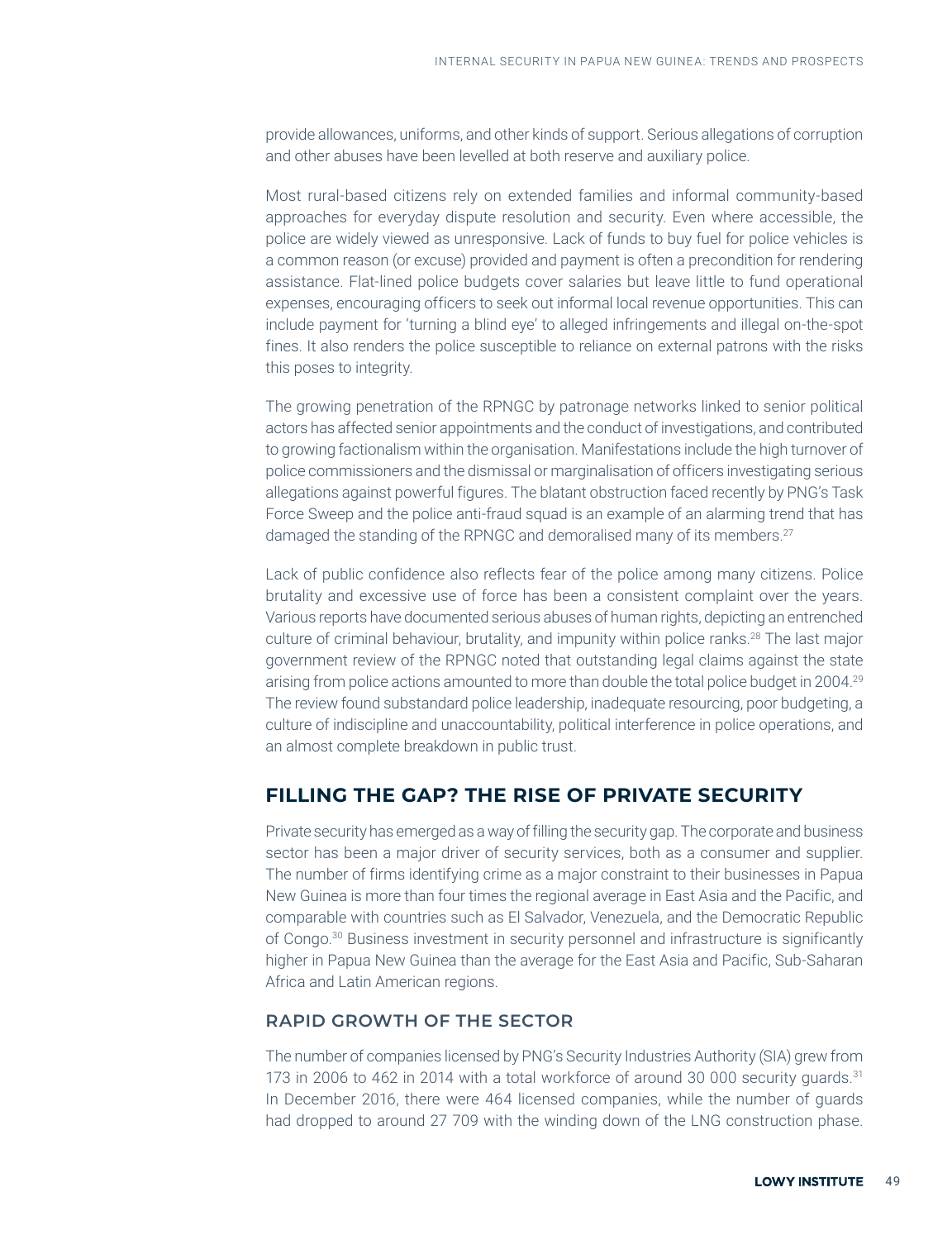The number of guards employed by licensed companies is over three times the number of serving police officers and more than the combined strength of PNG's three 'disciplined' services (RPNGC, PNGDF and the correctional service). These figures do not include the large number of unlicensed security companies and personnel, estimated by the SIA to be around 219 unlicensed companies with 7649 guards.

Companies vary from transnational security corporations with global reach, large locally owned firms, through to numerous small operators. The three largest companies in 2016 were Guard Dog Security (around 3622 guards), G4S Secure Solutions Ltd (around 3390) and Black Swan International (around 780). Security at the controversial Australian-funded refugee processing centre on Manus is provided by Wilsons Security, which had around 622 employees on the island in 2013. Companies are concentrated in PNG's urban centres, but also operate in rural areas where major resource projects are located. Services provided include static asset protection, escorting mobile assets, close personal protection, security training, security assessments, emergency evacuations, rapid response capabilities, and the supply and monitoring of electronic surveillance systems. The value of the industry has been estimated as between PNGK800 and PNGK1 billion.<sup>32</sup> Large extractive companies also often have substantial in-house security capabilities, for example in 2015 around 500 security personnel were employed at the Porgera mine.

#### **REGULATION OF THE SECTOR**

Papua New Guinea is one of two Pacific Island countries that have dedicated legislation to regulate the private security industry (the other being Tonga). The *Security (Protection) Industry Act 2004* established the SIA, with responsibility for issuing and revoking operating licences. Its effectiveness in practice has been hampered by limited capacity and the pace of industry growth.

The relationship between the private security sector and the RPNGC is generally close, particularly with larger companies. This has been viewed as a potential opportunity for assisting the under-resourced police, but also as a potential threat to their integrity. Strong informal networks exist between private security companies and the RPNGC, with many senior industry employees having previous police (or military) experience in Papua New Guinea or overseas. Bigger operators regularly assist the RPNGC by, for example, providing fuel and tyres for vehicles, while informal networks facilitate intelligence sharing. Collaboration between the police and business community has a long history in Papua New Guinea. This includes policing services provided to logging and mining projects operating in remote rural locations. These are often covered by formal agreements between the parties and might include the payment of allowances, transport costs, and provision of meals and accommodation. Beyond these authorised arrangements, allegations are regularly made of serving officers illegally moonlighting as private security, often while wearing uniforms and using police equipment.

There are concerns about the potentially negative effects of the expanding private security sector on the RPNGC. These include sensitivities about private providers encroaching on areas that should remain the preserve of the police, concerns that the growing prominence of private providers diverts attention away from the need to strengthen the police, as well as perceptions that public-private security collaborations might entail privileging powerful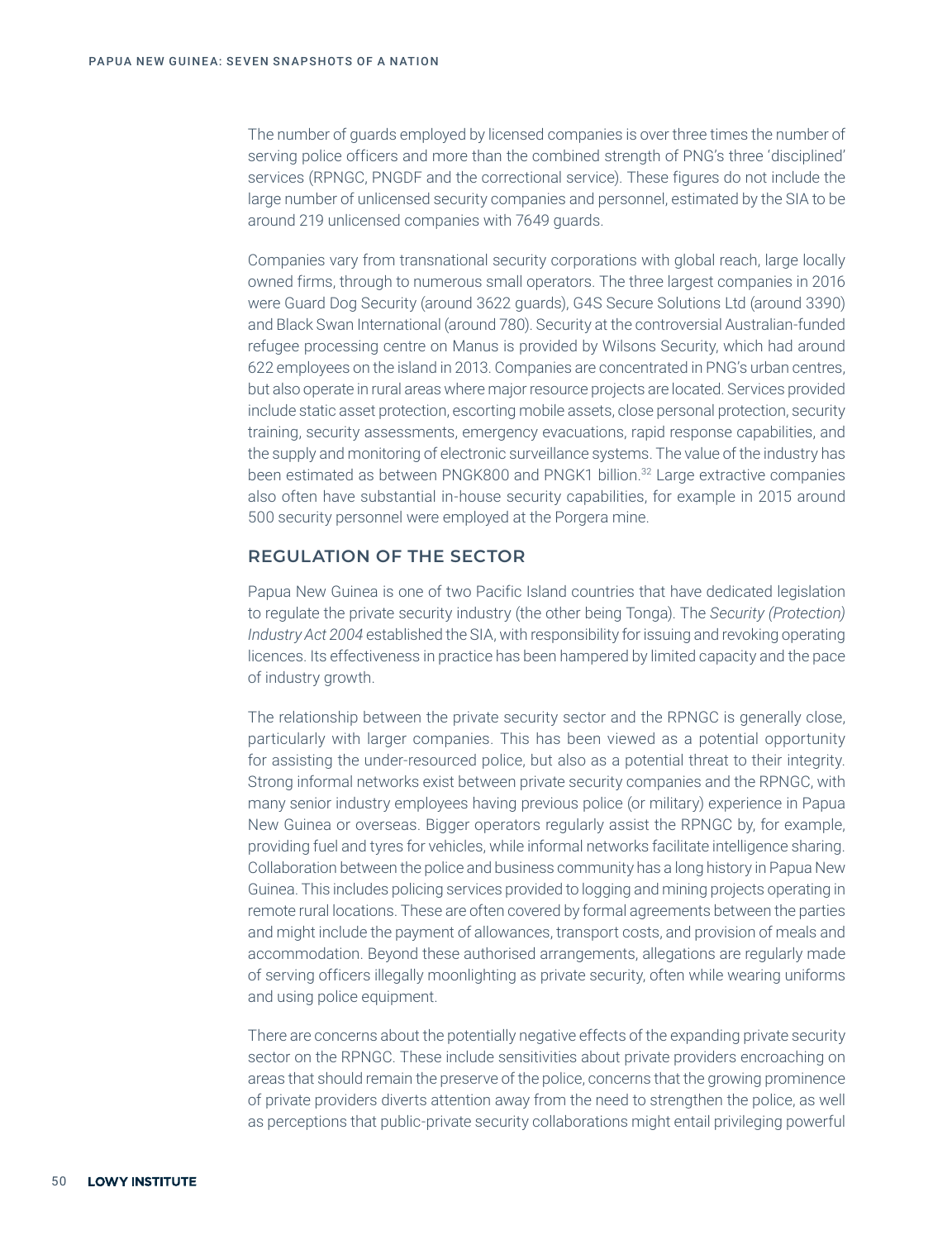business interests over responsibilities to ordinary citizens. For example, the National Security Policy stated foreign-owned security companies engaging "in areas designed for PNG state agencies" is a concern and risks undermining "the state's ability and authority to deliver public safety and security".<sup>33</sup>

#### **RISKS AND OPPORTUNITIES**

The growth in private security is connected to broader changes in PNG's political economy. Increasing demand for private security presents an attractive opportunity for both foreign and local investors, as well as creating significant numbers of low-paid jobs for Papua New Guineans. The proliferation of security companies is not just a result of foreign companies entering the market but also the growth of domestic investment and entrepreneurship, ranging from landowner groups to wealthy members of PNG's political and business elite who have established or bought into some of the larger companies.

Growing elite investment in private security raises the critical issue of the disincentive this may present to invest in public security agencies. While investing in effective law enforcement capabilities might be viewed cynically as not in the interests of the more predatory elements of the political elite, the growing investment in private security might be another factor behind the long-term disinvestment in public security. Another issue that would merit further research is the extent to which individual MPs are using their constituency development funds on private security provision. Broader concerns about the potential for conflict of interests and corruption among the political actors controlling such funds apply equally in the case of security expenditure.

For a major donor such as Australia that has invested millions of dollars into capacitybuilding engagements with the RPNGC over the years, the massive expansion of private security and its impact on public policing has attracted surprisingly little interest. While there are many potential risks, the growth of private security also presents opportunities for addressing some of PNG's problems of insecurity. This would mean moving beyond viewing private security primarily as a gap-filling response to the inadequacies of public policing by those who can afford such services. Instead consideration could be given to how more deliberate and regulated engagement between the two sectors might contribute to developing the capabilities of the RPNGC and improving the quality and reach of security provision for all Papua New Guineans, particularly its most vulnerable groups.

## **CONCLUSION**

The major changes being experienced in Papua New Guinea associated with rapid economic globalisation are likely to continue to generate stresses and divisions and these will contribute to many of the kinds of insecurity touched upon in this paper. It is unlikely that these will be overcome anytime soon. As the National Security Policy recognised, holistic responses to PNG's security threats need to go beyond conventional law and order responses. Many of PNG's law and order problems are symptomatic of more complex processes of change and contestation that are essentially developmental and political in character. There are no easy or quick fixes. Ultimately, a system of government and political leadership capable and committed to delivering more equitable development outcomes and improved social and economic opportunities for all Papua New Guineans will see a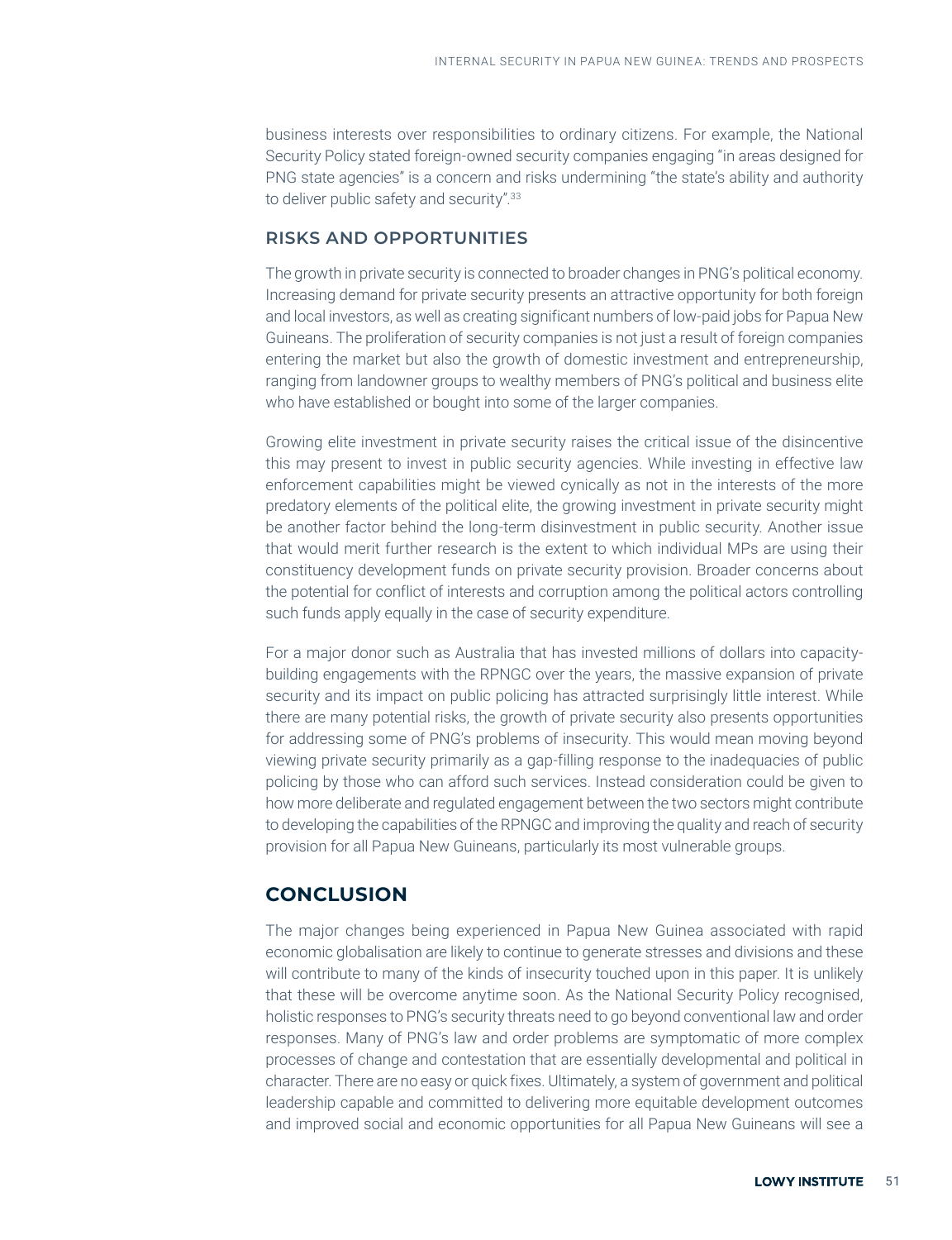diminution in many sources of contemporary stress. There are few signs of that happening in the near future.

In terms of the security governance issues that have been a major focus of this paper, it has long been clear that PNG's security agencies have extremely limited capabilities, particularly the police as the frontline agency in internal security. Many years of government neglect has left the RPNGC ill equipped to police PNG's complex and rapidly changing social landscape. Patronage networks and increasing factionalism have damaged the standing and integrity of an already weak organisation. The growth of private security provides an alternative to those who can afford such services, but does little to directly address the security needs of those who cannot. Moreover, there is a real risk that increasing investment in private security on the part of PNG's political elite provides a disincentive to invest in public security, thereby perpetuating the continued decline of public policing.

Such a scenario would lead to an increasingly fragmented security landscape and one where the police become increasingly beholden to political and other powerful patrons. This would leave PNG's poorest and weakest groups most vulnerable to insecurity. While the growth of private security presents a number of risks, it is also important to see it as providing opportunities to develop more holistic approaches to security governance. More considered and regulated engagement between private and public providers could contribute to both improving the capabilities and performance of the RPNGC and the quality and reach of security provision for all Papua New Guineans.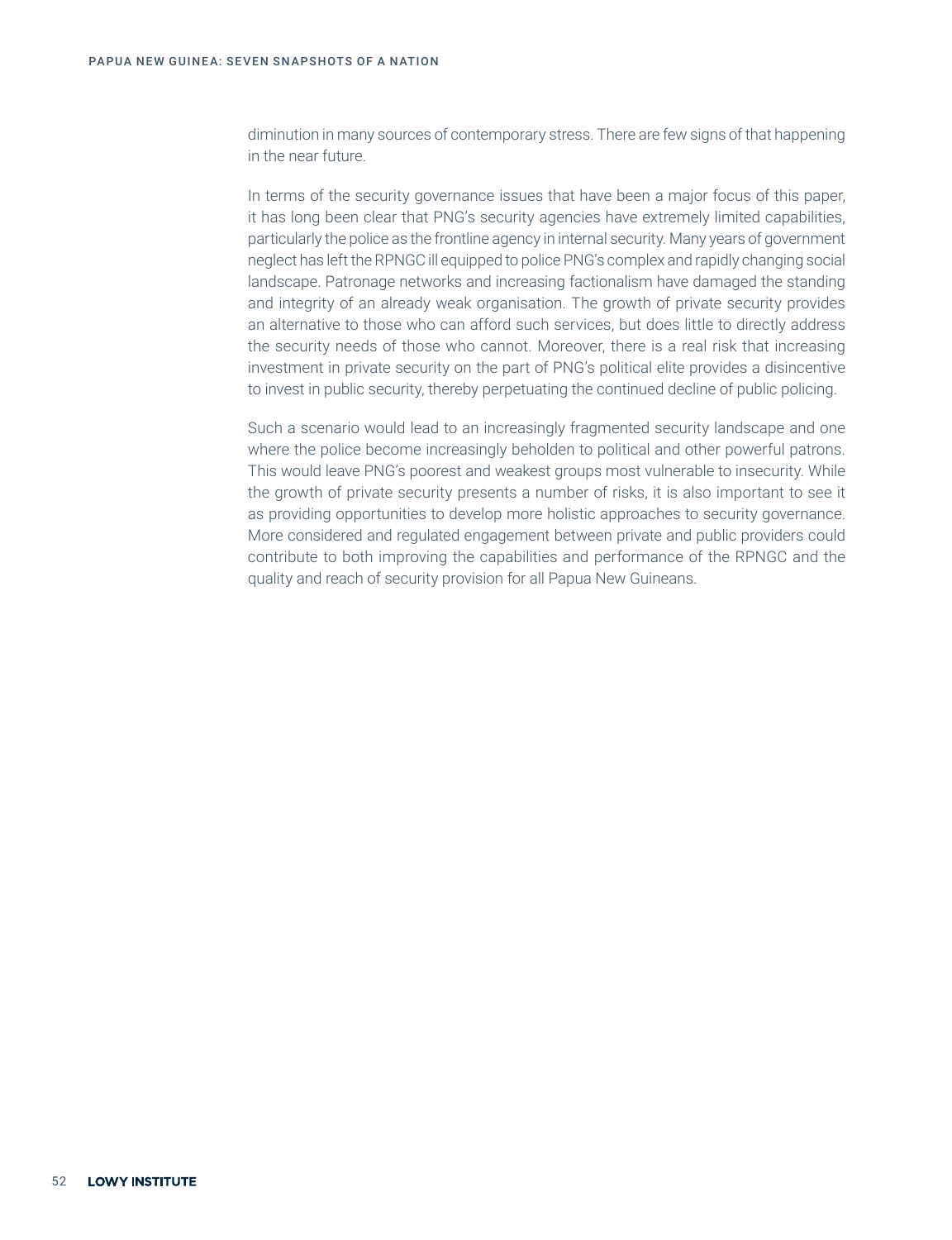#### **ENDNOTES**

- 1 Government of Papua New Guinea, *Defence White Paper 2013: Defending PNG's Prosperity* (Port Moresby: PNG Defence Organisation, 2013), 5.
- 2 Asian Development Bank, *The Emergence of Pacific Urban Villages: Urbanization Trends in the Pacific Islands*  (Mandaluyong City, Philippines: Asian Development Bank, 2016), 13.
- 3 Stewart Firth, "Security in Papua New Guinea: The Military and Diplomatic Dimensions", *Security Challenges* 10, No 2 (2014), 103.
- 4 Government of Papua New Guinea, *National Security Policy: Safe, Secure and Prosperous Papua New Guinea* (Port Moresby: Government Printer, 2013), 43.
- 5 Sadaf Lakhani and Alys Wilman, *Trends in Crime and Violence in Papua New Guinea* (Washington DC: World Bank, 2014).
- 6 Ibid.
- 7 Sinclair Dinnen, Doug Porter and Caroline Sage, "Conflict in Melanesia: Themes and Lessons", *World Development Report 2011*, Background Case Study, 2 November 2010, [https://openknowledge.worldbank.org/](https://openknowledge.worldbank.org/handle/10986/27503) [handle/10986/27503.](https://openknowledge.worldbank.org/handle/10986/27503)
- 8 Human Rights Watch, *Bashed Up: Family Violence in PNG*, 4 November 2015.
- 9 Liam Cochrane, "Papua New Guinea's Rates of Violence at 'Pandemic' Levels, Australian Federal Police Officer Says", ABC News, 19 February 2015, [http://www.abc.net.au/news/2015-02-19/png-facing-a-domestic-violence](http://www.abc.net.au/news/2015-02-19/png-facing-a-domestic-violence-pandemic,-afp-officer-says/6150064)[pandemic,-afp-officer-says/6150064.](http://www.abc.net.au/news/2015-02-19/png-facing-a-domestic-violence-pandemic,-afp-officer-says/6150064)
- 10 Miranda Forsyth and Richard Eves (eds), *Talking it Through: Responses to Sorcery and Witchcraft Beliefs and Practices in Melanesia* (Canberra: ANU Press, 2015).
- 11 Government of Papua New Guinea, *National Security Policy: Safe, Secure and Prosperous Papua New Guinea*, 43.
- 12 Parliamentary Public Accounts Committee, "Jurisdiction Report of the Public Accounts Committee of the Parliament of Papua New Guinea", Australasian Council of Public Accounts Committees (ACPAC) Biennial Conference, April 2013, 4.
- 13 Parliamentary Public Accounts Committee, "Inquiry into the Public Accounts of the Government of Papua New Guinea for the Financial Year 2006", The National Parliament of Papua New Guinea, 2009.
- 14 Cassandra Mason, "PNG Investigator Claims Australia 'Cayman Islands' of Pacific Money-laundering", *Pacific Scoop*, 13 November 2016, [http://pacific.scoop.co.nz/2012/11/png-investigator-claims-australia-cayman-is-of](http://pacific.scoop.co.nz/2012/11/png-investigator-claims-australia-cayman-is-of-pacific-money-laundering/)[pacific-money-laundering/.](http://pacific.scoop.co.nz/2012/11/png-investigator-claims-australia-cayman-is-of-pacific-money-laundering/)
- 15 Government of Papua New Guinea, *National Security Policy: Safe, Secure and Prosperous Papua New Guinea*, 42.
- 16 Oakland Institute, *The Great Timber Heist: The Logging Industry in Papua New Guinea* (Oakland, California: The Oakland Institute, 2016).
- 17 Sam Lawson, "Illegal logging in Papua New Guinea", Energy, Environment and Resources EER PP 2014/04 (London: Chatham House, 2014).
- 18 European Commission, "Fighting Illegal Fishing: Commission Warns Taiwan and Comoros with Yellow Cards and Welcomes Reforms in Ghana and Papua New Guinea", European Commission Press Release, 1 October 2015, [http://europa.eu/rapid/press-release\\_IP-15-5736\\_en.htm](http://europa.eu/rapid/press-release_IP-15-5736_en.htm).
- 19 Sinclair Dinnen, *Law and Order in a Weak State: Crime and Politics in Papua New Guinea* (Honolulu: University of Hawai'i Press, 2001), 33–34, 55–62.
- 20 Sinclair Dinnen and J Braithwaite, "Reinventing Policing through the Prism of the Colonial Kiap", *Policing & Society* 19, No 2 (2009), 161–173.
- 21 Sean Dorney, *Papua New Guinea: People, Politics and History Since 1975* (Sydney: ABC Books, 2000), 304.
- 22 Sean Dorney, *The Embarrassed Colonialist* (Sydney: Penguin Random House Australia, 2016), 46.
- 23 PNG–Australia Law and Justice Partnership, "Royal Papua New Guinea Constabulary", Fact Sheet 9, July 2013, 3.
- 24 D Connery and K Claxton, *Shared Interests, Enduring Cooperation: The Future of Australia-PNG Police Engagement* (Canberra: Australian Strategic Policy Institute, Special Report, October 2014), 26.
- 25 Miriam Zarriga, "Police Recruitment for 2017 Suspended", *PNG Post-Courier*, 9 January 2017, http://postcourier. com.pg/police-recruitments-suspended/.
- 26 Connery and Claxton, *Shared Interests, Enduring Cooperation: The Future of Australia-PNG Police Engagement*, 26.
- 27 Eric Tlozek, "PNG Police Fighting over Anti-corruption Arrest of Government Officials", ABC News, 18 April 2016, http://www.abc.net.au/news/2016-04-18/png-police-government-anti-corruption-arrests/7335952.
- 28 Human Rights Watch, *Making their Own Rules: Police Beatings, Rape and Torture of Children in Papua New Guinea*, 30 August 2005.